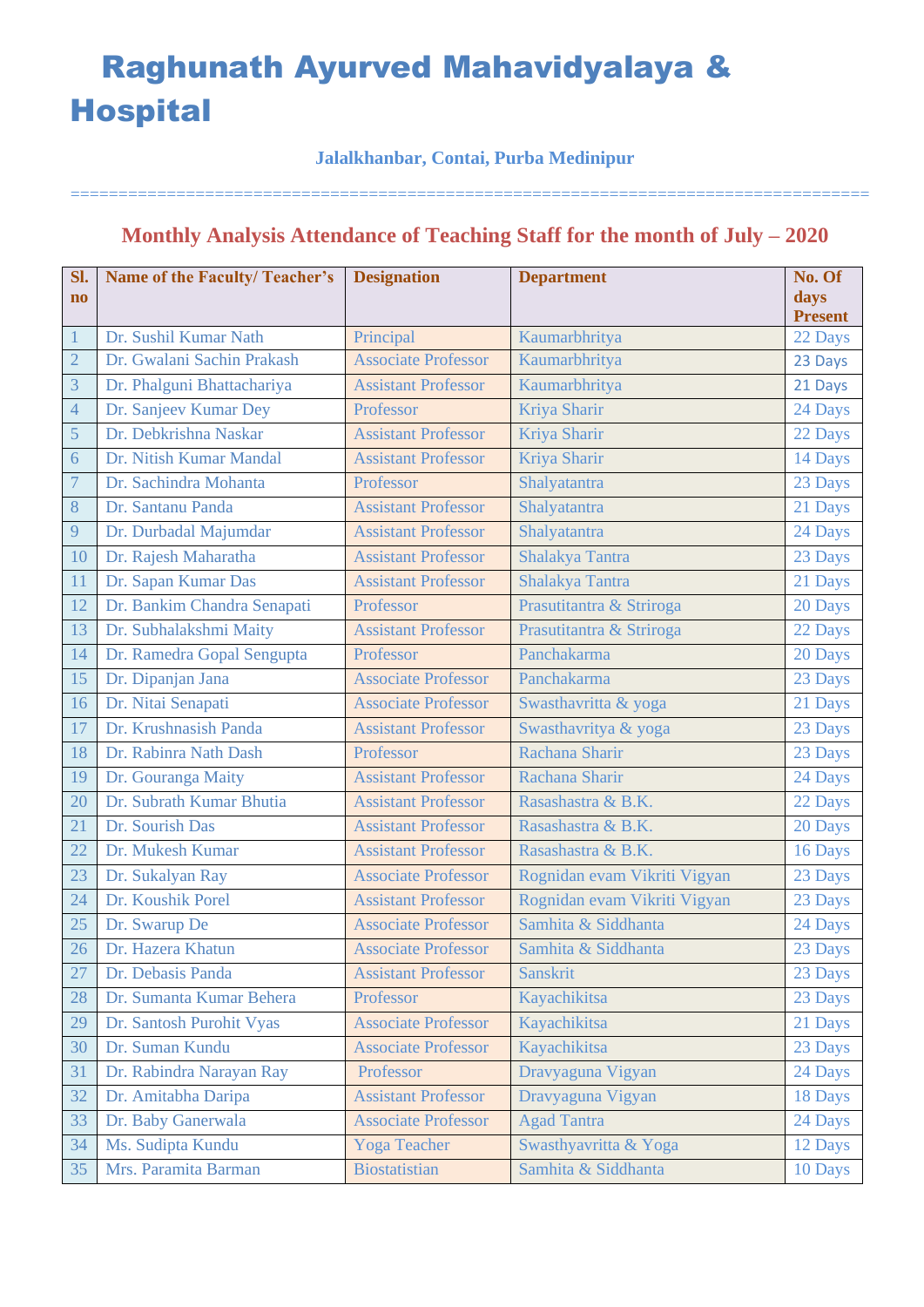### **Jalalkhanbar, Contai, Purba Medinipur**

| Sl.                    | <b>Name of the College Staff</b> | <b>Designation</b>                | <b>Department</b>    | No. Of         |
|------------------------|----------------------------------|-----------------------------------|----------------------|----------------|
| $\mathbf{n}\mathbf{o}$ |                                  |                                   |                      | days           |
|                        |                                  |                                   |                      | <b>Present</b> |
|                        | Mr. Swasti Sundar Jana           | Librarian                         | <b>College Staff</b> | 24 Days        |
| $\overline{2}$         | Mr. Bijan Jana                   | <b>Assistant Librarian</b>        | <b>College Staff</b> | 25 Days        |
| 3                      | Ms. Shrabana Bera                | <b>Library Attendant</b>          | <b>College Staff</b> | 20 Days        |
| $\overline{4}$         | Mr. Chandan Kumar Maiti          | Staff for Admin. & Acct. Services | <b>College Staff</b> | 25 Days        |
| $\overline{5}$         | Mr. Krishna Rana                 | Staff for Admin. & Acct. Services | <b>College Staff</b> | 25 Days        |
| 6                      | Mr. Shankar Prasad Barman        | Staff for Admin. & Acct. Services | <b>College Staff</b> | 23 Days        |
| $\overline{7}$         | Ms. Sritama Sinha                | Staff for Admin. & Acct. Services | <b>College Staff</b> | 24 Days        |
| 8                      | Mr. Sumit Bera                   | Staff for Admin. & Acct. Services | <b>College Staff</b> | 22 Days        |
| 9                      | Mr. Pulak Pradhan                | <b>Laboratory Technician</b>      | <b>College Staff</b> | 24 Days        |
| <sup>10</sup>          | Mr. Raju Panigrahi               | <b>Laboratory Technician</b>      | <b>College Staff</b> | 23 Days        |
|                        | Mr. Sandip Giri                  | <b>Laboratory Technician</b>      | <b>College Staff</b> | 24 Days        |
| 12                     | Mr. Dilip Manna                  | <b>Laboratory Technician</b>      | <b>College Staff</b> | 20 Days        |
| 13                     | Mr. Pijush Kanti Shee            | <b>Laboratory Technician</b>      | <b>College Staff</b> | 20 Days        |
| 14                     | Mr. Debbrata Dinda               | <b>Laboratory Assistant</b>       | <b>College Staff</b> | 18 Days        |
| 15                     | Mrs. Suparna Pradhan             | <b>Laboratory Assistant</b>       | <b>College Staff</b> | 18 Days        |
| 16                     | Mr. Amitava Das                  | <b>Laboratory Assistant</b>       | <b>College Staff</b> | 19 Days        |
| 17                     | Mr. Bikash Das                   | <b>Laboratory Assistant</b>       | <b>College Staff</b> | 19 Days        |
| 18                     | Mr. Sukhendu Maity               | <b>Laboratory Assistant</b>       | <b>College Staff</b> | 18 Days        |
| 19                     | Mr. Joydeb Jana                  | <b>Laboratory Assistant</b>       | <b>College Staff</b> | 19 Days        |
| 20                     | Mr. Sutanu Huzzat                | <b>Museum Keeper</b>              | <b>College Staff</b> | 24 Days        |
| 21                     | Mr. Swapan Bhunia                | <b>Museum Keeper</b>              | <b>College Staff</b> | 24 Days        |
| 22                     | Mr. Dipankar Sasmal              | <b>Museum Keeper</b>              | <b>College Staff</b> | 16 Days        |
| 23                     | Mr. Gopal Chandra Pramanik       | <b>Museum Keeper</b>              | <b>College Staff</b> | 18 Days        |
| 24                     | Mrs Krishna Pradhan              | <b>Attendant</b>                  | <b>College Staff</b> | 20 Days        |
| 25                     | Mr. Soumendu Maity               | <b>Attendant</b>                  | <b>College Staff</b> | 18 Days        |
| 26                     | Mr. Debkumar Mishra              | <b>Attendant</b>                  | <b>College Staff</b> | 16 Days        |
| 27                     | Mrs. Tanaya Das Rana             | <b>Attendant</b>                  | <b>College Staff</b> | 17 Days        |
| 28                     | Mr. Sutirtha Das                 | <b>Attendant</b>                  | <b>College Staff</b> | 16 Days        |
| 29                     | Mrs. Sutapa Barik Maity          | <b>Attendant</b>                  | <b>College Staff</b> | 19 Days        |
| 30                     | Mrs. Siuli Metya                 | <b>Attendant</b>                  | <b>College Staff</b> | 23 Days        |
| 31                     | Mr. Manojit Ghosh                | Peon                              | <b>College Staff</b> | 20 Days        |
| 32                     | Mrs. Sikha Bera                  | Peon                              | <b>College Staff</b> | 15 Days        |
| 33                     | Mr Sanjoy Paria                  | Peon                              | <b>College Staff</b> | 16 Days        |
| 34                     | Mr. Tushar Kanti See             | Peon                              | <b>College Staff</b> | 18 Days        |
| 35                     | Mr. Amit Das                     | Peon                              | <b>College Staff</b> | 16 Days        |
| 36                     | Mr. Dibakar Maity                | Lifter                            | <b>College Staff</b> | 20 Days        |
| 37                     | Mr. Swapan Kumar Patra           | Gardener                          | <b>College Staff</b> | 24 Days        |
| 38                     | Mr. Uttam Maity                  | Multipurpose worker               | <b>College Staff</b> | 22 Days        |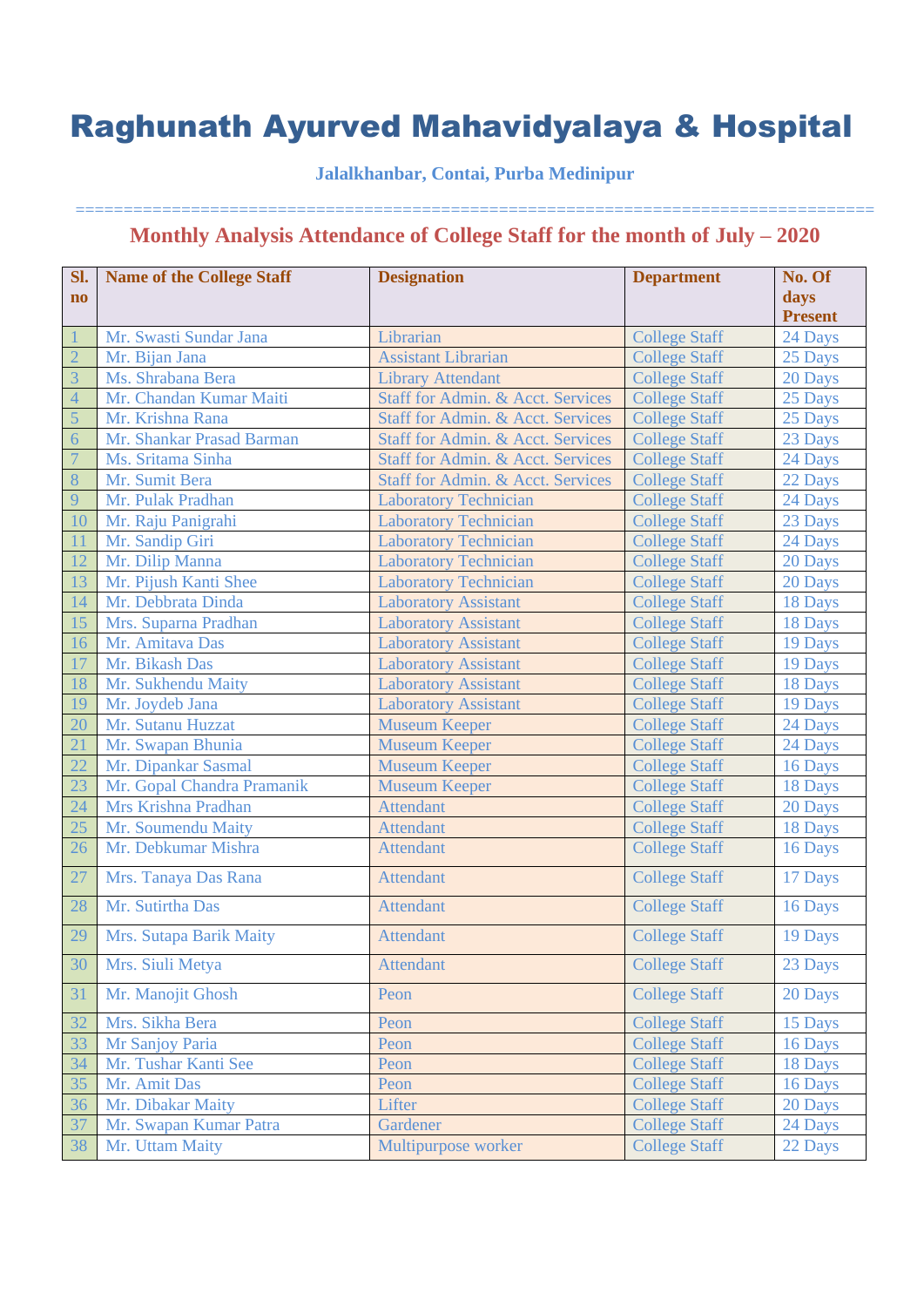### **Jalalkhanbar, Contai, Purba Medinipur**

| Sl.<br>$\bf{no}$ | <b>Name of the College Staff</b> | <b>Designation</b>                         | <b>Department</b>     | No. Of<br>days |
|------------------|----------------------------------|--------------------------------------------|-----------------------|----------------|
|                  |                                  |                                            |                       | <b>Present</b> |
| $\vert$ 1        | Prof.(Dr.) Sushil Kumar Nath     | <b>Hospital Superintendent</b>             | <b>Hospital Staff</b> | 25 Days        |
| $\overline{2}$   | Dr. Asitananda Das               | <b>Deputy Medical Superintendent</b>       | <b>Hospital Staff</b> | 23 Days        |
| $\overline{3}$   | Mrs. Sulekha Bera                | <b>Matron</b>                              | <b>Hospital Staff</b> | 22 Days        |
| $\overline{4}$   | Mrs. Chinmoye Maity              | <b>Assistant Matron</b>                    | <b>Hospital Staff</b> | 18 Days        |
| $\overline{5}$   | Mrs. Safali Jana Pradhan         | <b>Assistant Matron</b>                    | <b>Hospital Staff</b> | 19 Days        |
| $\overline{6}$   | Mrs. Anuradha Manna              | <b>Stuff Nurses</b>                        | <b>Hospital Staff</b> | 19 Days        |
| $\overline{7}$   | Ms. Nilam Khatun                 | <b>Stuff Nurses</b>                        | <b>Hospital Staff</b> | 20 Days        |
| 8                | Mrs. Snigdha Panigrahi           | <b>Stuff Nurses</b>                        | <b>Hospital Staff</b> | 21 days        |
| 9                | Mrs. Muslima Khatin              | <b>Stuff Nurses</b>                        | <b>Hospital Staff</b> | 22 Days        |
| 10               | Mrs. Mallika Jana Patra          | <b>Stuff Nurses</b>                        | <b>Hospital Staff</b> | 22 Days        |
| <sup>11</sup>    | Mrs. Sandipa Jana Huzzat         | <b>Stuff Nurses</b>                        | <b>Hospital Staff</b> | 21 Days        |
| 12               | Mrs. Krishna Giri Manna          | <b>Stuff Nurses</b>                        | <b>Hospital Staff</b> | 20 Days        |
| 13               | Mrs. Sandhya Pradhan             | <b>Stuff Nurses</b>                        | <b>Hospital Staff</b> | 22 Days        |
| 14               | Mrs. Sabita Majhi Pramanik       | <b>Stuff Nurses</b>                        | <b>Hospital Staff</b> | 20 Days        |
| 15               | Mrs. Dipannita Mandal Jana       | <b>Stuff Nurses</b>                        | <b>Hospital Staff</b> | 21 Days        |
| 16               | Mrs. Sarmitha Jana               | <b>Stuff Nurses</b>                        | <b>Hospital Staff</b> | 19 Days        |
| 17               | Mrs. Sadhana Maity               | <b>Stuff Nurses</b>                        | <b>Hospital Staff</b> | 20 Days        |
| 18               | Mrs. Kanan Deb                   | <b>Stuff Nurses</b>                        | <b>Hospital Staff</b> | 18 Days        |
| 19               | Mr. Joydeb Manik                 | Ward Boy / Aya                             | <b>Hospital Staff</b> | 23 Days        |
| 20               | Mr. Arup Payra                   | Ward Boy / Aya                             | <b>Hospital Staff</b> | 21 Days        |
| 21               | Mr. Somnath Meikap               | Ward Boy / Aya                             | <b>Hospital Staff</b> | 19 Days        |
| 22               | Mrs. Radha Rani Maity Panja      | Ward Boy / Aya                             | <b>Hospital Staff</b> | 19 Days        |
| 23               | Mrs. Saptami Bera Pradhan        | Ward Boy / Aya                             | <b>Hospital Staff</b> | 22 Days        |
| 24               | Mr. Pijush Pradhan               | <b>Workers</b>                             | <b>Hospital Staff</b> | 19 Days        |
| 25               | Mr. Bapi Das                     | Ward Boy / Aya (Others)                    | <b>Hospital Staff</b> | 19 Days        |
| 26               | Ms. Namita Rani Das              | Ward Boy / Aya (Others)                    | <b>Hospital Staff</b> | 19 Days        |
| 27               | Mrs. Sila Guchhait Jana          | Ward Boy / Aya                             | <b>Hospital Staff</b> | 18 Days        |
| 28               | Mr. Chandan Das                  | Pharmacist                                 | <b>Hospital Staff</b> | 24 Days        |
| 29               | Mr. Kazi M M Mohiuddin Ahamed    | Pharmacist                                 | <b>Hospital Staff</b> | 20 Days        |
| 30               | Mrs. Madhuriya Naskar            | Pharmacist                                 | <b>Hospital Staff</b> | 18 Days        |
| 31               | Mr. Soumitra Das Mahapatra       | Pharmacist                                 | <b>Hospital Staff</b> | 18 Days        |
| 32               | Mrs. Sefali Shit                 | <b>Dresser</b>                             | <b>Hospital Staff</b> | 21 Days        |
| 33               | Mr. Tapan Das                    | <b>Dresser</b>                             | <b>Hospital Staff</b> | 19 Days        |
|                  |                                  |                                            |                       |                |
| 34               | Mr.Swapan Jana                   | <b>Store Keeper</b>                        | <b>Hospital Staff</b> | 24 Days        |
| 35               | Mr. Debansu Ghorai               | Office Staff (for Registration,<br>Record) | <b>Hospital Staff</b> | 24 Days        |
| 36               | Mr. Arun Jana                    | Office Staff (for Registration,<br>Record) | <b>Hospital Staff</b> | 23 Days        |
| 37               | Mr. Suman Maity                  | Office Staff (for Registration,<br>Record) | <b>Hospital Staff</b> | 21 Days        |
| 38               | Mrs. Sima Dolai                  | Office Staff (for Registration,<br>Record) | <b>Hospital Staff</b> | 20 Days        |
| 39               | Mr. Somnath Sasmal               | <b>Dark Room Attainder</b>                 | <b>Hospital Staff</b> | 18 Days        |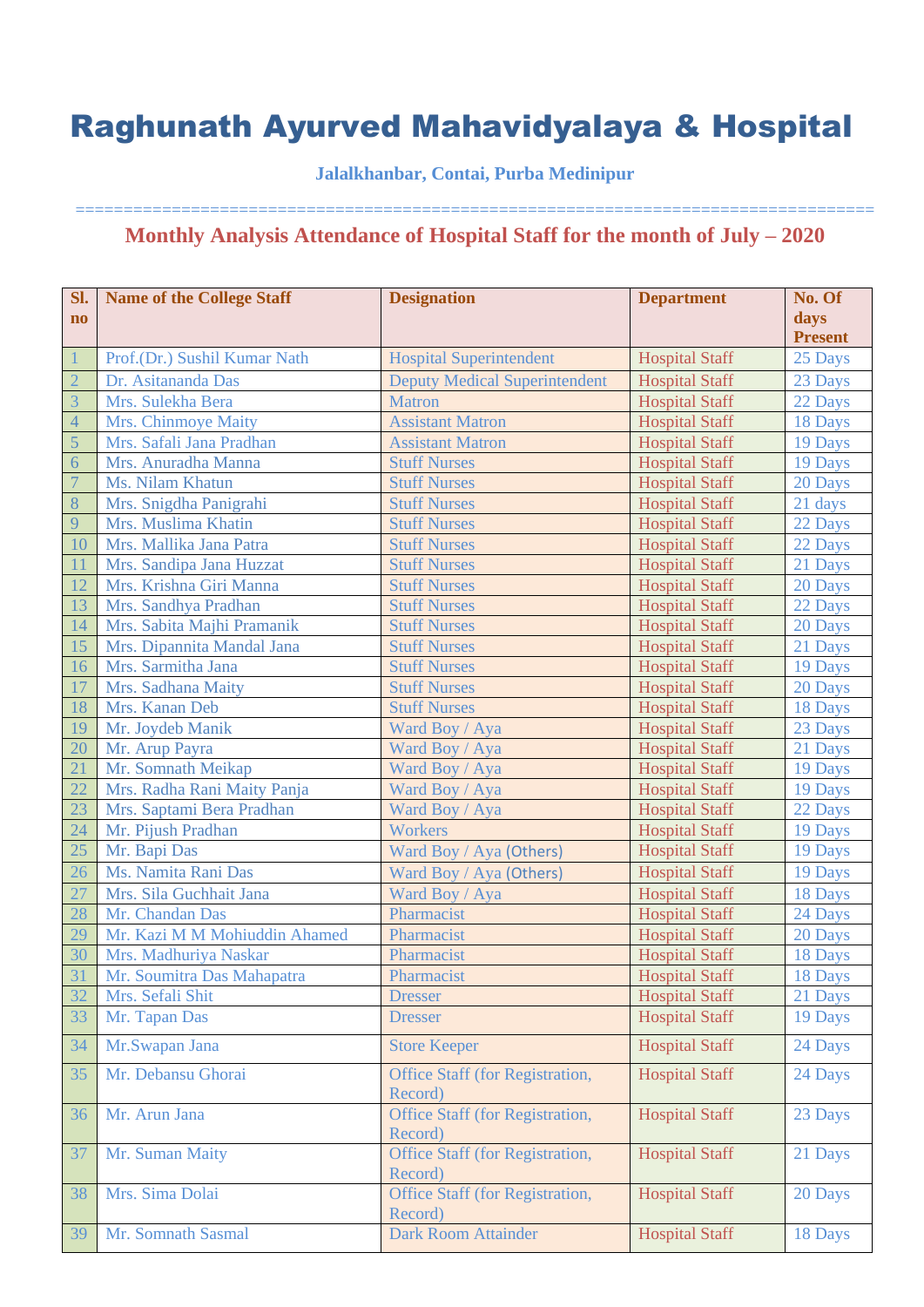### **Jalalkhanbar, Contai, Purba Medinipur**

| Sl.<br>$\mathbf{n}\mathbf{o}$ | <b>Name of the College Staff</b> | <b>Designation</b>                                                                                    | <b>Department</b>     | No. Of<br>days<br><b>Present</b> |
|-------------------------------|----------------------------------|-------------------------------------------------------------------------------------------------------|-----------------------|----------------------------------|
| 40                            | Mr. Satyabrata Nanda             | <b>Staff for Pancakarma Therapy</b><br>Section for OPD & IPD                                          | <b>Hospital Staff</b> | 24 Days                          |
| 41                            | Mr. Prabir Kumar Jana            | <b>Staff for Pancakarma Therapy</b><br>Section for OPD & IPD                                          | <b>Hospital Staff</b> | 21 Days                          |
| 42                            | Mrs. Durga Rana Jana             | <b>Staff for Pancakarma Therapy</b><br>Section for OPD & IPD                                          | <b>Hospital Staff</b> | 18 Days                          |
| 43                            | Mrs. Madhusri Maity Shee         | <b>Staff for Pancakarma Therapy</b><br>Section for OPD & IPD                                          | <b>Hospital Staff</b> | 19 Days                          |
| 44                            | Mr. Nityananda Maity             | <b>OT</b> Attainder                                                                                   | <b>Hospital Staff</b> | 18 Days                          |
| 45                            | Mr. Koushik Jana                 | <b>OT</b> Attainder                                                                                   | <b>Hospital Staff</b> | 23 Days                          |
| 46                            | Dr. Jaykrishan Barman            | <b>Emergency Medical Officer</b>                                                                      | <b>Hospital Staff</b> | 19 Days                          |
| 47                            | Dr. Surajit Jana                 | <b>Emergency Medical Officer</b>                                                                      | <b>Hospital Staff</b> | 18 Days                          |
| 48                            | Dr. Pratap Chandra Ghorai        | <b>RMO &amp; RSMO</b>                                                                                 | <b>Hospital Staff</b> | 22 Days                          |
| 49                            | Dr. Amrit Kumar Nanda            | <b>RMO &amp; RSMO</b>                                                                                 | <b>Hospital Staff</b> | 20 Days                          |
| 50                            | Dr. Mukul Kumar Pahari           | <b>RMO &amp; RSMO</b>                                                                                 | <b>Hospital Staff</b> | 20 Days                          |
| 51                            | Dr. Bibhuti Ranjan Ojha          | <b>RMO &amp; RSMO</b>                                                                                 | <b>Hospital Staff</b> | 18 Days                          |
| 52                            | Dr. Raghunath Das                | <b>RMO &amp; RSMO</b>                                                                                 | <b>Hospital Staff</b> | 17 Days                          |
| 53                            | Dr. Bidyut Chowdhury             | <b>RMO &amp; RSMO</b>                                                                                 | <b>Hospital Staff</b> | 18 Days                          |
| 54                            | Dr. Anulipi Pal                  | <b>RMO &amp; RSMO</b>                                                                                 | <b>Hospital Staff</b> | 21 Days                          |
| 55                            | Dr. Sidhar Ranjan Das            | <b>RMO &amp; RSMO</b>                                                                                 | <b>Hospital Staff</b> | 18Days                           |
| 56                            | Dr. Dulal Kumar Mahapatra        | <b>RMO &amp; RSMO</b>                                                                                 | <b>Hospital Staff</b> | 18 Days                          |
| 57                            | Dr. Kajal Burman                 | <b>RMO &amp; RSMO</b>                                                                                 | <b>Hospital Staff</b> | 19 Days                          |
| 58                            | Dr. Jagajyoti Burman             | <b>RMO &amp; RSMO</b>                                                                                 | <b>Hospital Staff</b> | 21 Days                          |
| 59                            | Dr. Sushil Kumar Nath            | <b>Consultants (Teachers Of Clinical</b><br>Departments including Swasthavritta<br>& Yoga Department) | <b>Hospital Staff</b> | 25 Days                          |
| 60                            | Dr. Subhalakshi Maity            | Prosuti evum Stri Roga Specialist<br>(Teachers of Prosuti evum Stri Roga<br>Depertment)               | <b>Hospital Staff</b> | 22 Days                          |
| 61                            | Dr. Debashri Maiti               | <b>Consultants (Teachers Of Clinical</b><br>Departments including Swasthavritta<br>& Yoga Department) | <b>Hospital Staff</b> | 22 Days                          |
| 62                            | Dr. Krushnasish Panda            | Yoga Teacher or Expert (from<br>Swasthavritta & Yoga Department)                                      | <b>Hospital Staff</b> | 24 Days                          |
| 63                            | Dr. Sumanta Kumar Behera         | <b>Consultants (Teachers Of Clinical</b><br>Departments including Swasthavritta<br>& Yoga Department) |                       |                                  |
| 64                            | Dr. Dilip Kumar Das              | <b>Consultants (Teachers Of Clinical</b><br>Departments including Swasthavritta<br>& Yoga Department) | <b>Hospital Staff</b> | 21 Days                          |
| 65                            | Dr. Bankim Chandra Senapati      | <b>Consultants (Teachers Of Clinical</b><br>Departments including Swasthavritta<br>& Yoga Department) |                       |                                  |
| 66                            | Dr. Sapan Kumar Das              | <b>Consultants (Teachers Of Clinical</b><br>Departments including Swasthavritta<br>& Yoga Department) | <b>Hospital Staff</b> | 21 Days                          |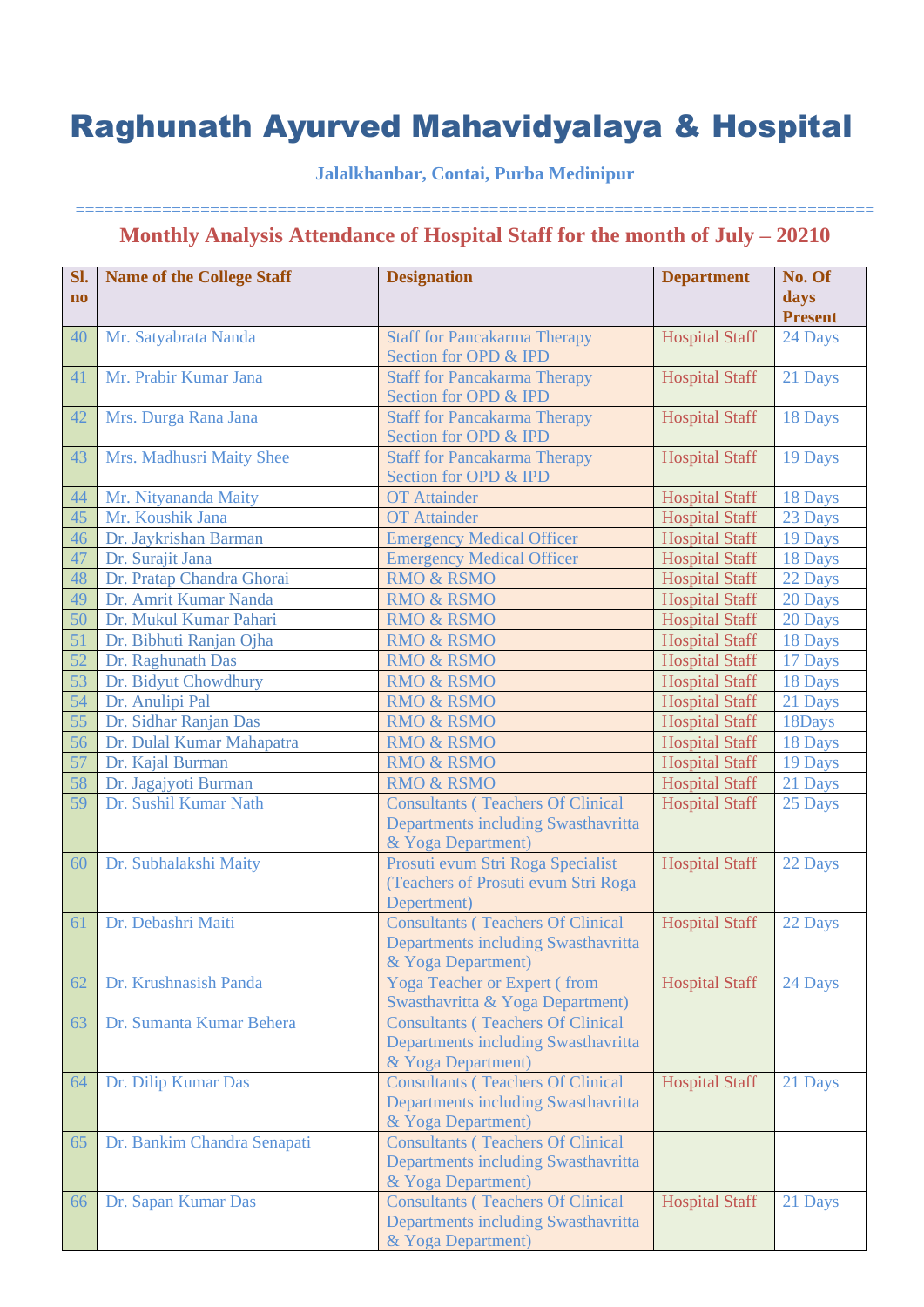### **Jalalkhanbar, Contai, Purba Medinipur**

| Sl.<br>$\mathbf{n}\mathbf{o}$ | Name of the College Staff   | <b>Designation</b>                                                                                    | <b>Department</b>     | No. Of<br>days<br><b>Present</b> |
|-------------------------------|-----------------------------|-------------------------------------------------------------------------------------------------------|-----------------------|----------------------------------|
| 67                            | Dr. Durbadal Majumdar       | Shalya & Ksharsutra Therapy<br>Specialists (Teacher Of Shalya<br>Department)                          | <b>Hospital Staff</b> | 24 Days                          |
| 68                            | Dr. Suman Kundu             | <b>Consultants (Teachers Of Clinical</b><br>Departments including Swasthavritta<br>& Yoga Department) | <b>Hospital Staff</b> | 23 Days                          |
| 69                            | Dr. Sachindra Mohanta       | <b>Consultants (Teachers Of Clinical</b><br>Departments including Swasthavritta<br>& Yoga Department) |                       |                                  |
| 70                            | Dr. Nitai Senapati          | <b>Consultants (Teachers Of Clinical</b><br>Departments including Swasthavritta<br>& Yoga Department) | <b>Hospital Staff</b> | 23 Days                          |
| 71                            | Dr. Santanu Panda           | <b>Consultants (Teachers Of Clinical</b><br>Departments including Swasthavritta<br>& Yoga Department) | <b>Hospital Staff</b> | 21 Days                          |
| 72                            | Dr. Dipanjan Jana           | <b>Consultants (Teachers Of Clinical</b><br>Departments including Swasthavritta<br>& Yoga Department) | <b>Hospital Staff</b> | 23 Days                          |
| 73                            | Dr. Bidhan Roy              | Panchakarma Specialists (Teachers of<br>Panchakarma Teaching Department)                              | <b>Hospital Staff</b> | 21 Days                          |
| 74                            | Dr. Sayantika Bandyopadhyay | <b>Consultants (Teachers Of Clinical</b><br>Departments including Swasthavritta<br>& Yoga Department) | <b>Hospital Staff</b> | 16 Days                          |
| 75                            | Dr. Phalguni Bhattacharya   | <b>Consultants (Teachers Of Clinical</b><br>Departments including Swasthavritta<br>& Yoga Department) | <b>Hospital Staff</b> | 22 Days                          |
| 76                            | Mr. Kafirul Sk              | X-ray Technician or Radiographer                                                                      | <b>Hospital Staff</b> | 24 Days                          |
| 77                            | Dr. Rishi Das               | Physiotherapist (Part – Time)                                                                         | <b>Hospital Staff</b> | 10 Days                          |
| 78                            | Dr. Rupa Jana               | Radiologist (Part – Time)                                                                             | <b>Hospital Staff</b> | 8 Days                           |
| 79                            | Dr. Subhasish Pradhan       | Dentist (Part – Time)                                                                                 | <b>Hospital Staff</b> | 10 Days                          |
| 80                            | Dr. Partha Pratim Das       | Anaesthesiologist (Part – Time)                                                                       | <b>Hospital Staff</b> | 6 Days                           |
| 81                            | Dr. Ardhendu Sekhar Hazra   | Paediatrician (Part – Time)                                                                           | <b>Hospital Staff</b> | 4 Days                           |
| 82                            | Dr. Prakiti Ranjan Roy      | Pathologist (Part – Time)                                                                             | <b>Hospital Staff</b> | 8 Days                           |
| 83                            | Dr. Sattyam Maity           | Ophthalmologist (Part – Time)                                                                         | <b>Hospital Staff</b> | 4 Days                           |
| 84                            | Dr. Promod Pramanik         | Obstetrician & Gynaecologist (Part - Time)                                                            | <b>Hospital Staff</b> | 8 Days                           |
| 85                            | Dr. Sayan Hazra             | Medicine Specialist (Part – Time)                                                                     | <b>Hospital Staff</b> | 8 Days                           |
| 86                            | Dr. Samir Kumar Dey         | Surgical Specialist (Part – Time)                                                                     | <b>Hospital Staff</b> | 6 Days                           |
| 87                            | Mrs.Jhuma Das               | Panchakarma Asst                                                                                      | <b>Hospital Staff</b> | 21 Days                          |
| 88                            | Mrs. Rekha Ghosh            | Midwife                                                                                               | <b>Hospital Staff</b> | 18 Days                          |
| 89                            | Mrs. Sabina Khatun          | Laboratory Technician                                                                                 | <b>Hospital Staff</b> | 24 Days                          |
| 90                            | Mr. Nimai Bar               | Workers                                                                                               | <b>Hospital Staff</b> | 19 Days                          |
| 91                            | Mr. Kanchan Pradhan         | Workers                                                                                               | <b>Hospital Staff</b> | 23 Days                          |